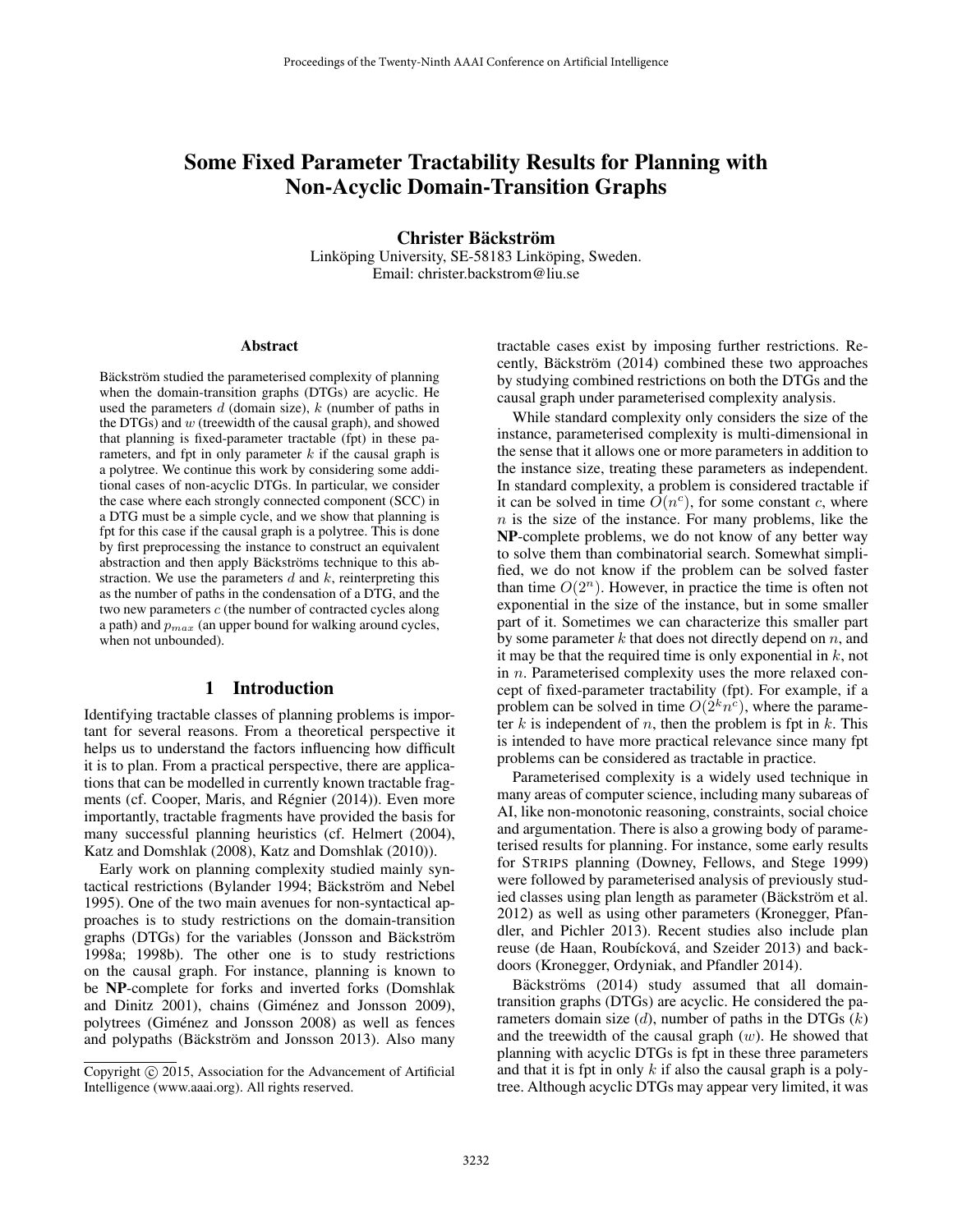shown that the results could be used to prove that computing the delete relaxation heuristic,  $h^+$ , (Hoffmann 2005) is fpt, while it is NP-complete under standard analysis.

In this paper, we consider some classes of non-acyclic DTGs with increasing generality. The most general one (cycle-DAGs) allows arbitrary DTGs where every strongly connected component (SCC) is a simple cycle. We prove that planning when the causal graph is a polytree and all DTGs are cycle-DAGs is fpt in parameters  $c, d, k$  and  $p_{max}$ . Parameter  $d$  is the domain size, while  $k$  is the number of paths in the condensation of a DTG and  $c$  is the number of contracted cycles along the path. We prove that there is a gap in the sense that we can either go around a cycle any number of times or there is a specific upper bound that can be determined in advance. Parameter  $p_{max}$  is the maximum of these bounds for all cycles that are not unbounded.

Bäckströms (2014) results exploit that the number of paths in a DTG is bounded by  $k$  to build a corresponding CSP instance with variable domains that are bounded by the parameters, and then prove that solving this CSP instance is equivalent to solving the planning instance. We exploit the gap mentioned above to define an abstract CSP instance, that does not distinguish values above  $p_{max}$  and prove that this is equivalent to Bäckströms CSP instance in our case.

The rest of the paper is organised as follows. Section 2 contains some necessary definitions from graph theory, parameterised complexity and planning. Section 3 briefly recapitulates some results from Bäckström (2014). Section 4 analyses the case where the DTGs are paths or cycles, and shows how to construct an abstract CSP instance that is equivalent to the planning instance. Section 5 extends this result to the more general case where DTGs are cycle DAGs. This section also contains the fpt results. The paper closes with a discussion in Section 6.

#### 2 Preliminaries

This section provides some basic definitions for graph theory, parameterised complexity and the planning framework used in this paper.

#### 2.1 Graphs

If  $G = \langle V, E \rangle$  is a directed graph, then  $U(G) =$  $\langle V, E_U \rangle$  is the undirected version of G, where  $E_U$  =  $\{ \{v, w\} \mid \langle v, w \rangle \in E \}.$  A *polytree* is a directed acyclic graph  $\tilde{G}$  such that  $U(\tilde{G})$  is a tree, i.e. if ignoring the direction of the edges then G is connected and contains no cycles.

A *tree decomposition* of an undirected graph  $G = \langle V, E \rangle$ is a tuple  $\langle N, T \rangle$  where  $N = \{N_1, \ldots, N_n\}$  is a family of subsets of V and T is a tree with nodes  $N_1, \ldots, N_n$ , satisfying the following properties: (1) The union of all sets  $N_i$ equals  $V$ , i.e. each graph vertex is contained in at least one tree node. (2) For each  $v \in V$ , the nodes in N that contain v form a connected subtree of T. (3) For every edge  $\{v, w\}$ in the graph, there is a node  $N_i$  such that  $v, w \in N_i$ , i.e. adjacent vertices in G must have a tree node in common. The *width* of a tree decomposition is the size of its largest node  $N_i$  minus one. The *treewidth* of a graph  $G$  is the minimum width among all possible tree decompositions of G. We define the treewidth of a directed graph  $G$  as the treewidth of

the corresponding undirected graph  $U(G)$ . Hence, a polytree has treewidth 1 since a tree has treewidth 1.

#### 2.2 Parameterised Complexity

We define the basic notions of parameterised complexity and refer to other sources (Downey and Fellows 1999; Flum and Grohe 2006) for an in-depth treatment. A *parameterised problem* is a set of pairs  $\langle I, k \rangle$ , the *instances*, where  $\mathbb I$  is the main part and  $k$  is the *parameter*. The parameter is usually one or more non-negative integers. A parameterised problem is *fixed-parameter tractable (fpt)* if there exists an algorithm that solves any instance  $\langle \mathbb{I}, k \rangle$  of size n in time  $f(k) \cdot n^c$  where f is an arbitrary computable function and  $c$  is a constant independent of both  $n$  and  $k$ . That is, the expression can be separated into a function  $f(k)$  that depends only on the parameter(s) and a polynomial function  $n^c$  that depends only on the instance size. **FPT** is the class of all fixed-parameter tractable decision problems. A parameter is not the same thing as assuming that the value is a constant. For instance, although  $O(n^k)$  is tractable in the classical sense if  $k$  is a constant, the expression is not fpt when  $k$  is the parameter since it is not separable. Although the parameter value is often assumed much smaller than the instance size, it does not even need to be polynomially bounded in the instance size. Parameterised complexity offers a completeness theory, similar to the theory of NPcompleteness, based on a hierarchy of complexity classes **FPT**  $\subseteq$  **W**[1]  $\subseteq$  **W**[2]  $\subseteq$  **W**[3]  $\subseteq$  ···, where the class **W**[1] is usually considered as a parameterised analogue of NP, although neither class is included in the other. We will not go further into this since we primarily prove tractability results in this paper.

#### 2.3 Planning Framework

We use the  $SAS^+$  planning framework (Bäckström and Nebel 1995). A *planning instance* is a tuple  $\mathbb{P}$  =  $\langle V, D, A, s_I, s_G \rangle$  where V is a finite set of *variables*  $v_1, \ldots, v_n$ , each with a finite *domain*  $D(v_i)$ , defining the space of *total states*  $S(V, D) = D(v_1) \times \ldots \times D(v_n)$ . Furthermore, A is a set of *actions* and  $s_I, s_G \in S(V, D)$  is the *initial state* and *goal*, respectively. The value of a variable  $v_i$  in a state s is called the *projection* of s onto  $v_i$  and is denoted  $s[v_i]$ . A *partial state* also allows the undefined value **u** and vars $(s)$  denotes the set of variables with a defined value in a partial state s, i.e.  $s[v_i] \neq \mathsf{u}$  for  $v_i \in \text{vars}(s)$ . Each action  $a \in A$  has a *precondition*  $pre(a)$  and an *effect*  $eff(a)$ , which are both partial states. An action a is *valid* in a state s if  $pre(a)[v_i] = s[v_i]$  for all  $v_i \in vars(pre(a))$ . The *result* of a in s is the state t defined such that  $t[v_i] = \text{eff}(a)[v_i]$  for  $v_i \in \text{vars}(\text{eff}(a))$  and  $t[v_i] = s[v_i]$  otherwise.

Let  $s_0, s_\ell \in S(V, D)$  and let  $\omega = \langle a_1, \ldots, a_\ell \rangle$  be a sequence of actions. Then  $\omega$  is a *plan from*  $s_0$  to  $s_\ell$  if either (1)  $\omega = \langle \rangle$  and  $s_{\ell} = s_0$  or (2) there are states  $s_1, \ldots, s_{\ell-1} \in$  $S(V, D)$  such that for all  $i (1 \leq i \leq \ell)$ ,  $a_i$  is valid in  $s_{i-1}$ and  $s_i$  is the result of  $a_i$  in  $s_{i-1}$ . An action sequence  $\omega$  is a *plan for*  $\mathbb P$  if it is a plan from  $s_I$  to  $s_G$ .

Projection is extended as follows. Let  $V' \subseteq V$ . If s is a state, then  $s[V']$  is a partial state that agrees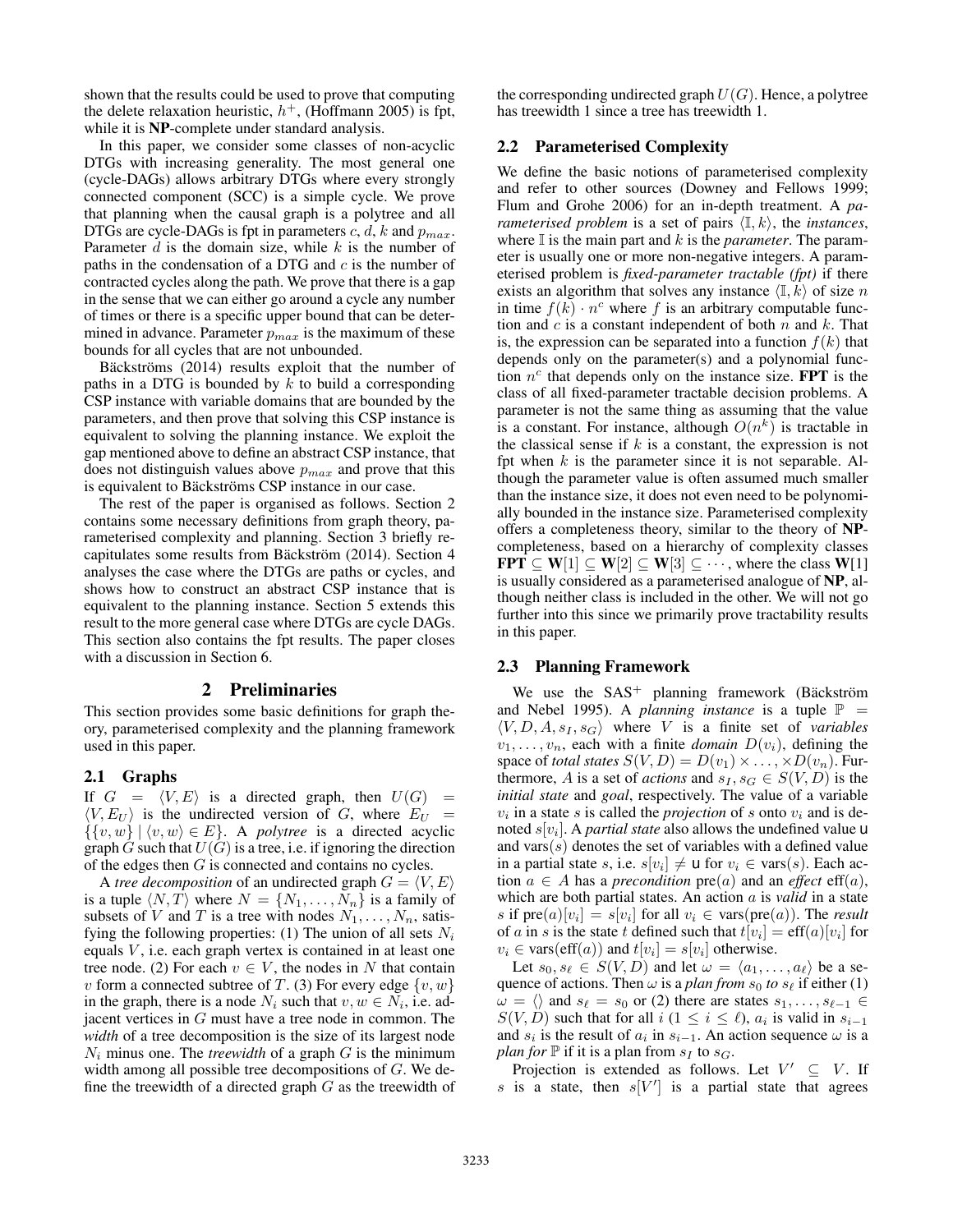with  $s$  on all variables in  $V'$  and is otherwise undefined. If a is an action, then  $a[V']$  is an action a' with precondition pre $(a)[V']$  and effect eff $(a)[V']$ . For a planning instance  $\mathbb{P} = \langle V, D, A, s_I, s_G \rangle$ , define  $\mathbb{P}[V'] = \langle V', A[V'], s_I[V'], s_G[V'] \rangle, \text{ where } A[V'] =$  $\{a[V'] \mid a \in A \text{ and } \text{eff}(a[V']) \neq \emptyset\}$ , i.e. actions with no projected effect are ignored. For an action sequence  $\omega =$  $\langle a_1, \ldots, a_\ell \rangle$ , first define the sequence  $\omega' = \langle a'_1, \ldots, a'_\ell \rangle$ such that  $a'_i = a_i[V']$  for all  $i$   $(1 \leq i \leq \ell)$ , and then define  $\omega[V']$  as the subsequence of  $\omega'$  that contains only those  $a'_i$  where  $\text{eff}(a'_i) \neq \emptyset$ . This follows common practice in the literature (cf. Helmert (2004)).

The *transition graph* for  $\mathbb P$  is the labelled directed graph  $TG(\mathbb{P}) = \langle S, E \rangle$ , where  $S = S(V, D)$  and  $E \subseteq S \times A \times S$ such that for all  $s, t \in S$  and  $a \in A$ ,  $\langle s, a, t \rangle \in E$  if a is valid in  $s$  and  $t$  is the result of  $a$  in  $s$ . Obviously, the paths from  $s_I$  to  $s_G$  in TG(P) correspond to the plans for P. The *domain transition graph (DTG)* for a variable  $v \in V$ is DTG(v) = TG( $\mathbb{P}[v]$ ), i.e. the paths from  $s_I[v]$  to  $s_G[v]$ in  $DTG(v)$  describe all possible ways to go from the initial state to the goal for this particular variable treated in isolation. Both the transition graph and the DTGs are multigraphs since different actions can induce different edges between the same pair of vertices. The *causal graph* for P is the directed graph  $CG(\mathbb{P}) = \langle V, E \rangle$  where E contains the edge  $\langle v, w \rangle$  for every pair of distinct vertices  $v, w \in V$  such that (1) v ∈ vars(pre(a))∪vars(eff(a)) and (2)  $w \in \text{vars}(\text{eff}(a))$ for some action  $a \in A$ . The *causal graph* describes how the variables of the instance depend on each other, as implicitly defined by the actions.

### 3 Acyclic DTGs

Bäckström (2014) has studied the parameterised complexity of planning when all DTGs of an instance are acyclic. He considered the following three parameters: the maximum domain size of the variables (parameter  $d$ ), the maximum number of paths between the initial and goal values in the DTGs (parameter  $k$ ) and the treewidth of the causal graph (parameter  $w$ ). He proved that planning is fpt in the parameters  $d$ ,  $k$  and  $w$  in the general case and fpt in only parameter  $k$  when the causal graph is a polytree. His results exploited that a planning instance with acyclic DTGs can be modelled as an equivalent CSP instance with variable domains that are bounded by the parameters. We will use the same technique and thus need to recapitulate some definitions and results.

Definition 1. An instance of the *constraint satisfaction problem (CSP)* is a triple  $\mathbb{C} = \langle X, D, C \rangle$ , where X is a set of variables,  $D$  is a function assigning a domain to each variable and  $C$  is a finite set of constraints. Each constraint is a tuple  $\langle t, R \rangle$  where t is a sequence  $\langle x_{i_1}, \ldots, x_{i_r} \rangle$  of variables from X and R is a relation  $R \subseteq D(x_{i_1}) \times \ldots \times D(x_{i_r}).$ A *solution* for  $\mathbb C$  is a mapping  $\alpha$  that maps each  $x_i \in X$  to an element in  $D(x_i)$  such that all constraints in C are satisfied, i.e.  $R(\alpha(x_{i_1}), \ldots, \alpha(x_{i_r}))$  holds for every constraint  $\langle \langle x_{i_1}, \ldots, x_{i_r} \rangle, R \rangle$  in C. When all constraint relations are binary, the *constraint graph* for  $\mathbb C$  is the graph  $G = \langle X, E \rangle$ where E contains the edge  $\{x_i, x_j\}$  whenever there is some constraint  $\langle t, R \rangle$  such that  $t = \langle x_i, x_j \rangle$  or  $t = \langle x_j, x_i \rangle$ .

The following construction defines an equivalent CSP instance for every planning instance.

**Construction 2.** (Bäckström 2014, Construction 6) Let  $\mathbb{P} =$  $\langle V, D, A, s_I, s_G \rangle$  be a planning instance and let  $\langle N, T \rangle$  be a tree decomposition of  $CG(\mathbb{P})$ . Define a corresponding CSP instance  $\mathbb{C} = \langle X, D, C \rangle$  as follows. The set X contains one variable  $x_i$  for each node  $N_i \in N$  where the domain  $D(x_i)$ for  $x_i$  is the set of plans for  $\mathbb{P}[N_i]$ . For each pair of adjacent nodes  $N_i, N_j$  in T such that  $i < j$ , define the relation  $R_{i,j} \subseteq D(x_i) \times D(x_j)$  such that  $R_{i,j}$  contains exactly those tuples  $\langle \omega_i, \omega_j \rangle$  where  $\omega_i [N_i \cap N_j] = \omega_j [N_i \cap N_j],$ i.e. those tuples where  $\omega_i$  and  $\omega_j$  agree on the actions affecting the common variables.

**Lemma 3.** Let  $\mathbb{P} = \langle V, D, A, s_I, s_G \rangle$  be a planning in*stance, let*  $\langle N, T \rangle$  *be a tree decomposition of CG*(P) *and let*  $\mathbb{C} = \langle X, D, C \rangle$  *be the corresponding CSP instance according to Construction 2. Then,*  $\mathbb P$  *has a solution if and only if* C *has a solution.*

*Proof.* Immediate from Lemma 8 in Bäckström (2014) by noting that neither acyclic DTGs nor finite CSP domains are necessary for the proof. П

#### 4 Path-or-cycle DTGs

As a first step away from acyclic DTGs we consider planning instances where every DTG is either a directed path graph or a directed cycle graph. Although we will later generalize this, most of the interesting problems arise already here. Hence, we make a more detailed presentation of this simpler case and allow ourselves to be more sketchy later.

Let  $G = \langle V, E \rangle$  be an edge labelled digraph. A sequence  $\sigma = v_0, \ell_1, v_1, \ell_2, \ldots, \ell_n, v_n$  such that  $\langle v_{i-1}, \ell_i, v_i \rangle \in E$ for all  $i$  ( $1 \leq i \leq n$ ) is a *walk* from  $v_0$  to  $v_n$ . Repetitions of vertices and labels are allowed in a walk. We also define the corresponding *vertex walk*  $V\langle \sigma \rangle = v_0, v_1, \dots, v_n$ and *label walk*  $L\langle \sigma \rangle = \ell_1, \ell_2, \ldots, \ell_n$ , as well as the corresponding *vertex set*  $V\{\sigma\} = \{v_0, \ldots, v_n\}$  and *label set*  $L\{\sigma\} = \{\ell_1, \ldots, \ell_n\}.$  We will frequently assume that a graph has two designated vertices  $v_{init}$  and  $v_{goal}$ , which may coincide, and we refer to a walk as *complete* if it is a walk from  $v_{init}$  to  $v_{goal}$ . In particular,  $v_{init} = s_I[v]$  and  $v_{goal} = s_G[v]$  in DTG(*v*) for a variable *v*.

Let C be a directed cycle graph with vertices  $v_1, \ldots, v_n$ and edges  $\langle v_1, \ell_1, v_2 \rangle, \ldots, \langle v_n, \ell_n, v_1 \rangle$ . Suppose  $v_{init} = v_1$ and  $v_{goal} = v_k$ , for some  $k$  ( $1 \leq k \leq n$ ). The walk  $v_1, \ell_1, v_2, \ldots, v_n, \ell_n, v_1$  can be written as  $\alpha, \beta, v_1$ , where  $\alpha = v_1, \ell_1, \ldots, \ell_{k-1}, v_k \text{ and } \beta = \ell_k, v_{k+1}, \ldots, v_n, \ell_n.$ Note that  $\alpha$  must at least contain vertex  $v_1$  (in the case where  $v_1 = v_k$ ) while  $\beta$  must always contain at least one label. The cycle C can be defined by  $\alpha$  and  $\beta$  and we will frequently write  $C = \alpha \beta$  to make such definitions. Every complete walk (i.e. from  $v_1$  to  $v_k$ ) can be written as  $\alpha(\beta\alpha)^p$  for some  $p > 0$ . We refer to p as the *signature* of the walk and it specifies how many times we walk around the cycle. We also use the shorthand  $C^p = \alpha(\beta \alpha)^p$ . Note that C and  $C^1$  are different; C denotes the actual cycle graph while  $C<sup>1</sup>$  denotes the walk  $\alpha\beta\alpha$  in C. There is a one-to-one correspondence between the natural numbers and the set of complete walks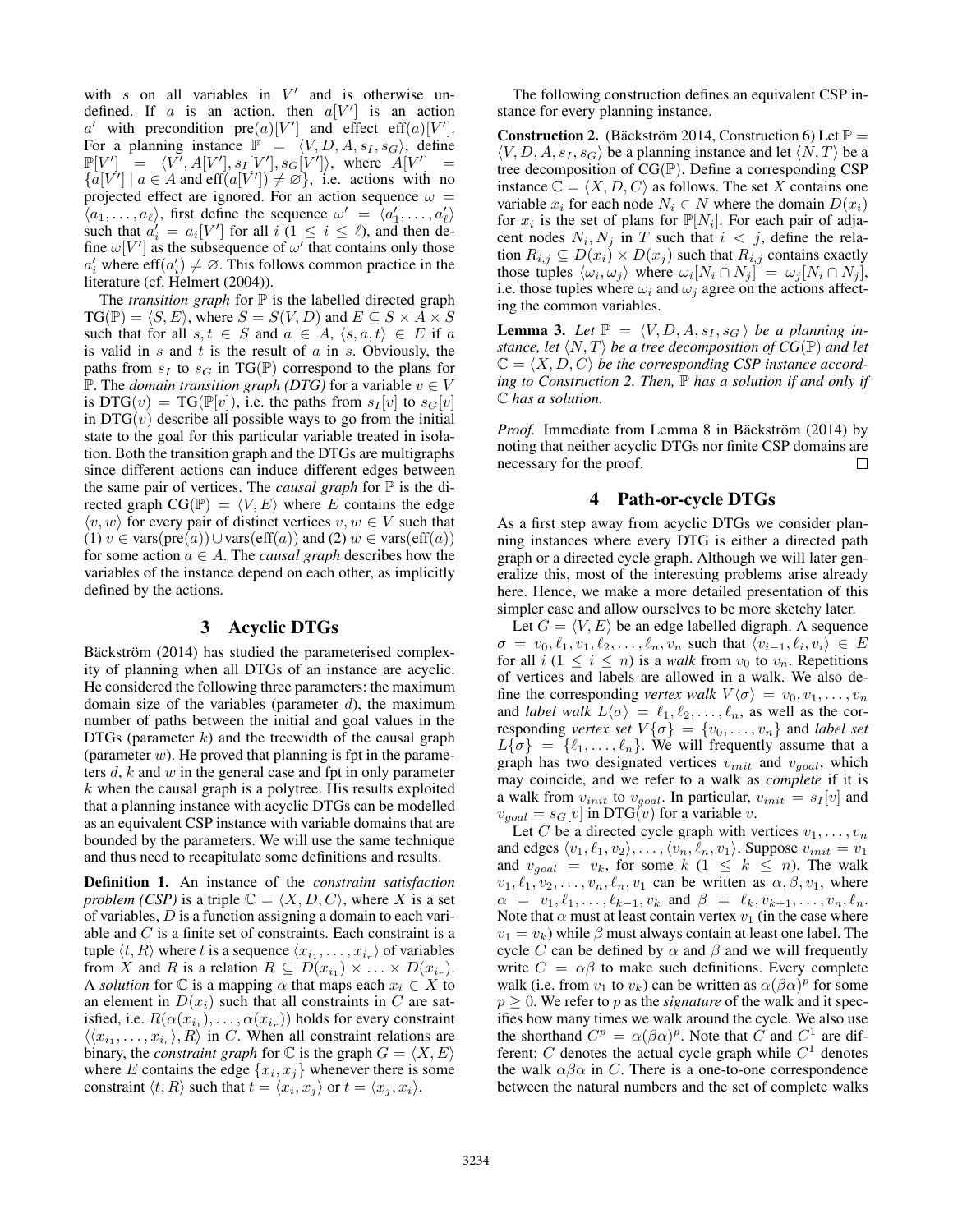in  $C$ , so the signature of a complete walk is a sufficient description of it. We also define the signature of a path graph as 0. This allows for treating paths and cycles alike and it is logical; if  $\alpha$  is a path, then  $\alpha = \alpha(\beta\alpha)^0$  for any  $\beta$ .

We allow the special signature value ∗ to denote an unbounded value, and allow arithmetics with this value by treating  $*$  as infinity, that is, for all integers p we have  $p \leq *,$  $p \neq *, \min\{p, *\} = p$  etc., and we have  $* = *, * \leq *,$  $\min\{*,*\} = *$  etc. The set  $\mathbb{N}_*$  is defined as  $\mathbb{N}_* = \mathbb{N} \cup \{*\}.$ 

Let  $\sigma$  be a walk in DTG(v) for some variable v. We define the function  $R_u \langle \sigma \rangle$  as the sequence of *requested values* from another variable u as follows. Assume  $L\langle \sigma \rangle$  =  $a_1, \ldots, a_n$ , which is a sequence of actions. Define the sequence  $\rho = \text{pre}(a_1)[u], \ldots, \text{pre}(a_n)[u]$  of preconditions on variable  $u$ . First remove all occurences of the undefined value u. Then remove all consecutive repetitions of values. The resulting sequence is  $R_u/\sigma$ . For instance, if  $\rho = x, \mathsf{u}, x, y, y, x, y, \mathsf{u}, y$ , then  $R_u \langle \sigma \rangle = x, y, x, y$ . We also define  $R_u\{\sigma\}$  as the set of values occuring in  $R_u\{\sigma\}$ .

A sequence  $\sigma$  is a *subsequence* of another sequence  $\sigma'$  if all symbols in  $\sigma$  appear in the same order in  $\sigma'$ . For instance,  $x, y, z, z, y$  is a subsequence of  $w, y, x, w, y, z, x, y, z, w, z, y.$ 

**Definition 4.** Let  $\mathbb{P} = \langle V, D, A, s_I, s_G \rangle$  be a planning instance, let  $u, v \in V$ , let DTG $(v) = C_v$  and let DTG $(u)$  =  $C_u$ . Then:

(1) For all  $p, q \geq 0$ ,  $C_u^q$  matches  $C_v^p$  if  $R_u \langle C_v^p \rangle$  is a subsequence of  $V\langle C_u^q \rangle$ .

(2) For all  $q \geq 0$ ,  $C_u^q$  matches  $C_v^*$  if  $C_u^q$  matches  $C_v^p$  for all  $p \geq 0$ .

(3) For all  $p \geq 0$ ,  $C_u^*$  matches  $C_v^p$  if  $C_u^q$  matches  $C_v^p$  for some  $q \geq 0$ .

(4)  $C_u^*$  matches  $C_v^*$  if for every  $p \ge 0$  there is some  $q \ge 0$ such that  $C_u^q$  matches  $C_v^p$ .

Note that if  $C_u^q$  matches  $C_v^p$ , then  $C_u^r$  matches  $C_v^p$  for all  $r \geq q$ . Matching is immediately related to planning in the following way.

**Lemma 5.** Let  $\mathbb P$  be a planning instance such that  $CG(\mathbb P)$  is *acyclic, let*  $\langle u, v \rangle$  *be an edge in CG*(P) *and let*  $DTG(u)$  =  $C_u$  and  $DTG(v) = C_v$ , where each of  $C_u$  and  $C_v$  is a path *or a cycle. Then:*

*(1) If there is a plan*  $\omega$  *for*  $\mathbb{P}[\{u, v\}]$ *, such that*  $\omega[u] = C_u^q$ and  $\omega[v] = C_v^p$ , then  $C_u^q$  matches  $C_v^p$ .

*(2) If*  $C^q_u$  *matches*  $C^p_v$ *, then there is a plan*  $\omega$  *for*  $\mathbb{P}[\{u,v\}]$ *such that*  $\omega[u] = C_u^q$  *and*  $\omega[v] = C_v^p$ .

*Proof sketch.* (1) Straightforward. (2) Assume that  $R_u \langle C_v^p \rangle = z_1, \dots, z_h$  for some h. Then  $L \langle C_v^p \rangle$  can be partitioned into h consecutive blocks  $\alpha_1, \ldots, \alpha_h$  such that  $R_u\{\alpha_i\} = \{z_i\}$  for each  $i \ (1 \leq i \leq h)$ . Similarily,  $L\langle C_u^q \rangle$  can be partitioned into  $h + 1$  consecutive blocks  $\beta_1, \ldots, \beta_{h+1}$  such that for each  $i$  ( $1 \leq i \leq h$ ), the last action a in  $\beta_i$  has eff $(a)[v] = z_i$ . Obviously,  $\beta_1, \alpha_1, \ldots, \beta_h, \alpha_h, \beta_{h+1}$  is a plan for  $\mathbb{P}[\{u, v\}].$ П

The following property of matching is crucial for the forthcoming results. It says that when matching two walks  $C_u^q$  and  $C_v^p$ , there is a gap such that either p is upper bounded

by  $q + 1$  or unbounded; it cannot be the case that there is a match for some  $p > q + 1$  but not for all  $p > q + 1$ .

**Lemma 6.** Let  $\mathbb P$  be a planning instance and let  $\langle u, v \rangle$  be an *edge in CG*( $\mathbb{P}$ )*. Let DTG*( $u$ ) =  $C_u$  *and DTG*( $v$ ) =  $C_v$  *be cycle graphs. For all*  $q \geq 0$ , *if*  $C_u^q$  *matches*  $C_v^{q+2}$ , *then*  $C_u^q$  $\sum_{v}$  *matches*  $C_v^*$ .

*Proof.* Assume  $C_u^q$  matches  $C_v^{q+2}$ . There are two cases:

1) If  $|R_u(C_v)| \leq 1$ , then  $|R_u(C_v)| = 1$  since  $\langle u, v \rangle$ is an edge in  $CG(\mathbb{P})$ . There is thus a value x such that  $R_u \langle C_v \rangle = x$  and the walk  $C_u^q$  must include vertex x since  $C_u^q$  matches  $C_v^{q+2}$ . Hence,  $C_u^1$  must match  $C_v^p$  for all  $p \geq 0$ . 2) If  $|R_u(C_v)| \geq 2$ , then there must be at least two distinct values x and y in  $R_u\{C_v\}$ . Each of x and y must occur at least  $q + 2$  times in  $R_u \langle C_v^{q+2} \rangle$ , but since x and y are vertices in  $C_u$  each of them can appear at most  $q + 1$  times in  $V\langle C_u^q \rangle$ . Hence,  $C_u^q$  cannot match  $C_v^{q+2}$  so this case is impossible. П

It is still possible that  $C_u^q$  matches  $C_v^{q+1}$ , without matching  $C_v^*$ . Let  $C_v = \alpha \beta$  and  $C_u = \gamma \delta$ . If  $R_u(\alpha) = \emptyset$ ,  $|R_u{\{\beta\}}| = 2$  and  $R_u{\{\beta\}}$  is a subsequence of  $V{\{\gamma\}}$ , then  $C_u^q$  matches  $C_v^{q+1}$  but not  $C_v^{q+2}$  for all  $q \ge 0$ .

Algorithm MaxMatch in Figure 1 exploits Lemma 6. It takes a specified signature q for  $C_u$  and computes the maximum signature p for  $C_v$  such that  $C_u^q$  matches  $C_v^p$ . The algorithm returns  $p = *$  if there is no upper bound on p and it returns  $-1$  if there is no match even for  $p = 0$ .

Algorithm PreProcess in Figure 2 computes the largest value  $p_v$  for each v such that  $C_v^{p_u}$  matches  $C_v^{p_v}$  for all edges  $\langle u, v \rangle$ . The algorithm terminates since a variable can be remarked only when its  $p_v$  value decreases, which can happen only a finite number of times. Note that the assignment of  $p_v$  values does not guarantee that there is a simultaneous matching for all edges, it only guarantees that if there is such a matching, then there is one with values  $q_v \leq p_v$  for all v. Furthermore, if  $p_v < 0$  for any v, then there cannot be a simultaneous matching.

We define an abstract CSP instance corresponding to a planning instance by exploiting the gap demonstrated in Lemma 6. Due to this gap, the signature for every variable is either bounded or unbounded. Define  $p_{max} = \max_{v \in V} p_v$ , where the  $p_v$  values are as computed by algorithm PreProcess. Then  $p_{max}$  is the upper bound for all variables with bounded signature. We can then define the abstract signature domain  $\{0, 1, \ldots, p_{max}, *\}$ , where the value  $*$  is an aggregation of the values  $\{p_{max} + 1, p_{max} + 2, ...\}$ , and use this to define a CSP instance.

1 MaxMatch $(C_u, q, C_v)$ <br>2  $p := 0$  $p := 0$ 3 while  $p \leq q + 2$  do<br>4 if  $R_u \langle C_v^p \rangle$  is not 4 if  $\overline{R}_u \langle C_v^{\overline{p}} \rangle$  is not a subsequence of  $V \langle C_u^q \rangle$ 5 then return  $p - 1$ 6 **else**  $p := p + 1$ 7 return ∗

Figure 1: Find maximal matching signature.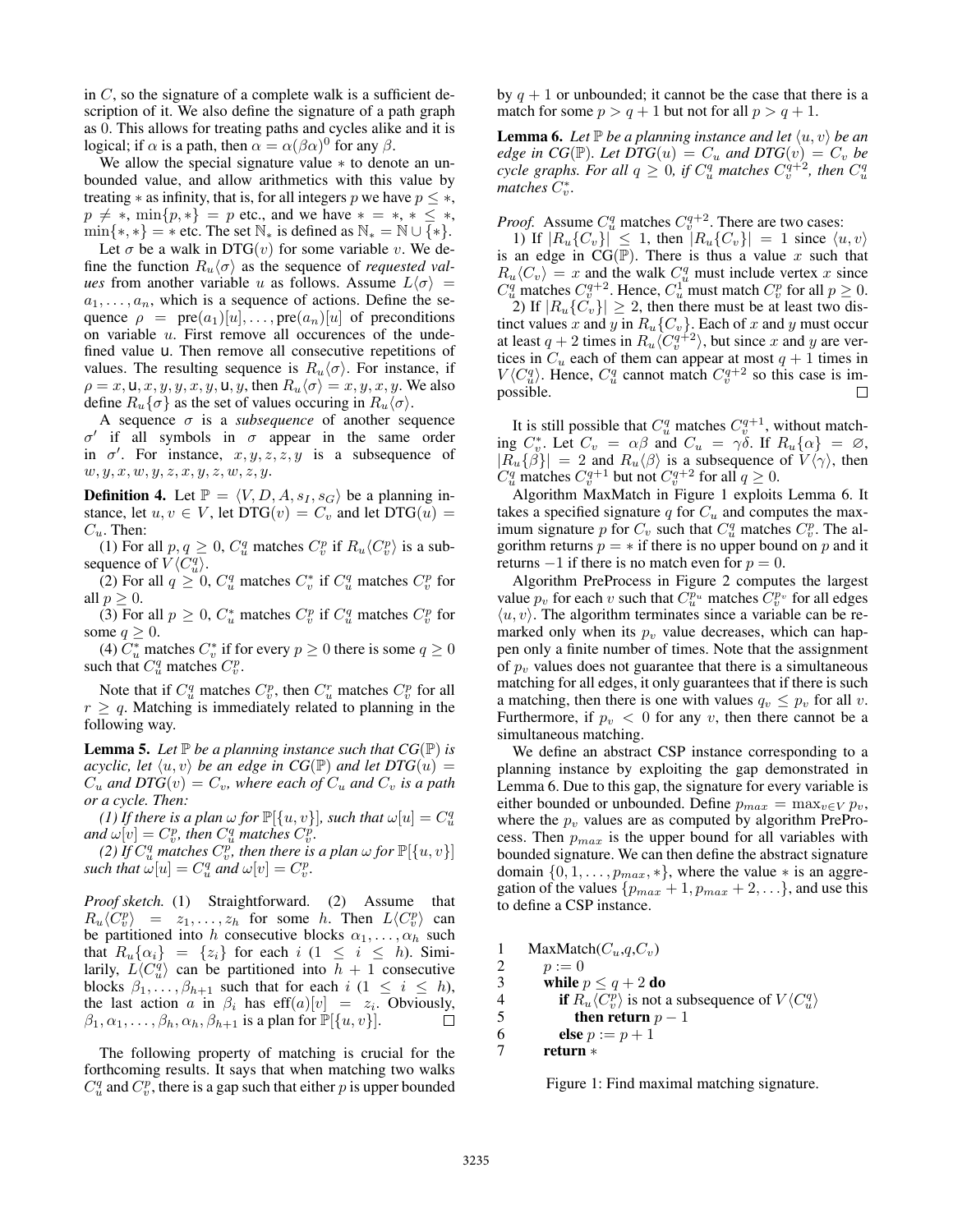| 1              | $PreProcess(G = \langle V, E \rangle)$                         |
|----------------|----------------------------------------------------------------|
| 2              | for all $v \in V$ do                                           |
| 3              | Mark $v$                                                       |
| $\overline{4}$ | <b>if</b> DTG( <i>v</i> ) is a path <b>then</b> $p_v := 0$     |
| 5              | else $p_n := *$                                                |
| 6              | repeat                                                         |
| 7              | Choose a marked $u \in V$                                      |
| 8              | Unmark u                                                       |
| 9              | <b>for all</b> outgoing edges $\langle u, v \rangle$ <b>do</b> |
| 10             | $q := \text{MaxMatch}(C_u, p_u, C_v)$                          |
| 11             | if $q < p_{v}$ , then                                          |
| 12             | $p_v := q$                                                     |
| 13             | Mark $v$                                                       |
| 14             | <b>until</b> all $v \in V$ are unmarked                        |

Figure 2: Signature preprocessing for arbitrary CG.

**Construction 7.** Let  $\mathbb{P} = \langle V, D, A, s_I, s_G \rangle$  be a planning instance such that  $CG(\mathbb{P})$  is a polytree and  $DTG(v)$  is a cycle or path for each  $v \in V$ . Let  $\langle N, T \rangle$  be an optimal tree decomposition of  $CG(\mathbb{P})$ . Define a corresponding CSP instance  $\mathbb{C}^{A} = \langle X^{A}, D^{A}, C^{A} \rangle$  as follows: (1) Let  $X^A$  contain one variable  $x_i$  for each  $N_i \in N$ . (2) For each  $N_i \in N$ , assume  $N_i = \{u, v\}$  and that  $\langle u, v \rangle$  is an edge in CG(P). Let  $D^A(x_i) = \{ \{ \langle u, q \rangle, \langle v, p \rangle \} \mid q, p \in$  $\{0, \ldots, p_{max}, *\}$  and  $C_u^q$  matches  $\widetilde{C_v^p}$ . (3) For each pair of adjacent nodes  $N_i$  and  $N_j$  in T such that  $i < j$ , define  $R_{i,j}^A \subseteq D^A(x_i) \times D^A(x_j)$  such that  $R_{i,j}^A$  contains those tuples  $\langle s_i, s_j \rangle$  where  $s_i$  and  $s_j$  share an identical element.

The restriction to polytree causal graphs guarantees that the width of T is 1 and that if  $N_i = \{u, v\}$ , then exactly one of  $\langle u, v \rangle$  and  $\langle v, u \rangle$  is an edge in CG(P). We now prove that this construction is equivalent to Construction 2.

**Lemma 8.** Let  $\mathbb{P} = \langle V, D, A, s_I, s_G \rangle$  be a planning in*stance such that*  $CG(\mathbb{P})$  *is a polytree and DTG* $(v)$  *is a path or cycle graph for each*  $v \in V$ *. Let*  $\langle N, T \rangle$  *be an optimal tree decomposition of CG*(P)*. Let* C *and* C <sup>A</sup> *be the corresponding CSP instances. Then* C *has a solution if and only if* C <sup>A</sup> *has a solution.*

*Proof.*  $\Rightarrow$ : Suppose C has a solution  $\alpha$ . Tree decompositions require that all nodes containing a variable  $v$  form a connected subtree, so there is a unique action sequence  $\omega_v$  for each  $v \in V$  such that  $\alpha(x_i)[v] = \omega_v$  for each node  $N_i$  in T that contains v. Furthermore,  $\omega_v = C_v^{q_v}$ for some  $q_v \geq 0$ . Without losing generality, assume that  $q_v \neq p_{max} + 1$  for all  $v \in V$ , which is possible since all signatures greater than  $p_{max}$  must be unbounded. Define  $r_v = q_v$  if  $q_v \leq p_{max}$  and otherwise  $r_v = *$ . Construct an assignment  $\alpha^A$  for  $\mathbb{C}^A$  as follows. For each  $N_i = \{u, v\}$  in T, assume  $\langle u, v \rangle$  is an edge in CG(P) and define  $\alpha^{A}(x_i) = \{\{\langle u, r_u\rangle, \langle v, r_v\rangle\}\}\.$  Clearly, both  $r_u$  and  $r_v$  are in  $\{0, \ldots, p_{max}, *\}$  and Lemma 5 guarantees that  $C_u^{q_u}$ matches  $C_v^{q_v}$  since  $\alpha(x_i)$  is a plan for  $\mathbb{P}[N_i]$ . It remains to prove that  $C_u^{r_u}$  matches  $C_v^{r_v}$ . The only non-trivial case is when  $q_u \leq p_{max}$  and  $q_v > p_{max}$ , i.e.  $r_u = q_u$  and  $r_v = *$ . Then  $q_v > p_{max} + 1$ , by assumption, so  $q_v \ge q_u + 2$  and it follows from Lemma 6 that  $C_{u}^{q_u}$  matches  $C_v^*$  and, thus, that  $C_u^{r_u}$  matches  $C_v^{r_v}$ . Hence,  $\alpha^A(x_i) \subseteq D^A(x_i)$  for all  $x_i \in X^A$ . Thus, for all adjacent  $N_i, N_j$  in T with common variable v, there are  $s_i \in \alpha^A(x_i)$  and  $s_j \in \alpha^A(x_j)$  s.t.  $\langle v, r_v \rangle \in s_i$  and  $\langle v, r_v \rangle \in s_j$ , and thus  $R_{i,j}^A(S_i, S_j)$  holds. It follows that  $\alpha^A$  is a solution for  $\mathbb{C}^A$ .

 $\Leftarrow$ : Suppose  $\mathbb{C}^A$  has a solution  $\alpha^A$ . Let  $N_i$  and  $N_j$  be arbitrary adjacent nodes in  $T$  with common variable  $v$ . Then there is some  $q_v$  such that both  $\alpha^A(x_i)$  and  $\alpha^A(x_j)$  contain  $\langle v, q_v \rangle$ , since  $R_{i,j}^A(\alpha^A(x_i), \alpha^A(x_j))$  must hold. Hence,  $\alpha^A$ assigns a unique value  $q_v$  to each  $v \in V$ , since all nodes containing  $v$  must form a connected subtree of  $T$ . Construct an assignment  $\alpha$  for  $\mathbb C$  as follows. For each  $v \in V$  define a value  $r_v$  such that  $r_v = q_v$  if  $q_v \neq *$  and otherwise set  $r_v$  to a suffciently high value. This can be done such that  $\tilde{C}_{u}^{r_u}$  matches  $C_{v}^{r_v}$  for all edges  $\langle u, v \rangle$  in CG(P) since  $C_{u}^{q_u}$  matches  $C_{v}^{q_v}$  and CG(P) is acyclic. For each  $N_i = \{u, v\}$  in T, assume that  $\langle u, v \rangle$  is an edge in CG(P). Let  $\alpha(x_i)$  assign values  $r_u$  to u and  $r_v$  to v. Then  $C_u^{r_u}$  matches  $C_v^{r_v}$  so according to Lemma 5 there is a plan  $\omega_i$  for  $\mathbb{P}[N_i]$ . For all adjacent nodes  $N_i$  and  $N_j$  in T with common variable v, both  $\alpha^A(x_i)$ and  $\alpha^{A}(x_j)$  contain the tuple  $\langle v, q_v \rangle$ . Hence,  $\omega_i[v] = \omega_j[v]$ for their common variable v. Let  $\alpha(x_i) = \omega_i$  for all  $x_i \in X$ . Then  $\alpha$  is a solution for  $\mathbb{C}$ .  $\Box$ 

**Corollary 9.** Let  $\mathbb{P} = \langle V, D, A, s_I, s_G \rangle$  be a planning in*stance where*  $CG(\mathbb{P})$  *is a polytree and*  $DTG(v)$  *is a path or cycle for each*  $v \in V$ *. Let*  $\langle N, T \rangle$  *be an optimal tree decomposition of CG*( $\mathbb{P}$ ). Let  $\mathbb{C}^{A}$  *be the corresponding CSP* instance. Then  $\mathbb P$  has a plan if and only if  $\mathbb C^A$  has a solution.

*Proof.* Combine Lemmata 3 and 8.

## 5 DTGs with Simple-cycle SCCs

 $\Box$ 

A *strongly connected component (SCC)* of a directed (multi)graph  $G = \langle V, E \rangle$  is a maximal subset  $C \subseteq V$  such that for all  $u, v \in C$ , v is reachable from u in the subgraph  $G_{|C}$ . The *condensation* of G is the graph resulting from contracting each SCC in  $G$  into a single vertex.

Definition 10. A directed graph G is a *cycle-path graph* if (1) each SCC of  $G$  is a simple directed cycle and (2) the condensation of  $G$  is a directed path graph.

Let P be a cycle-path graph with m cycles  $C_1, \ldots, C_m$ , in that order, where  $C_i = \alpha_i \beta_i$  for each i. Every complete walk in P is then on the form  $\sigma =$  $\gamma_0 C_1^{p_1} \gamma_1 C_2^{p_2} \gamma_2 \dots \gamma_{m-1} C_m^{p_m} \gamma_m$ . Either or both of  $\gamma_0$  and  $\gamma_m$  may be empty, in the case P starts and/or ends with a cycle, while  $\gamma_1, \ldots, \gamma_{m-1}$  must contain at least one label each, since two cycles could otherwise share a vertex which would violate condition 1 of the definition. We define the signature of  $\sigma$  as  $\langle p_1, \ldots, p_m \rangle$  and refer to m as the size of the signature. Since all walks in  $P$  must have the same signature size, we also refer to this as the signature size of the graph P. For signatures of the same size, we define comparisons as follows. Let  $s_1 = \langle q_1, \ldots, q_m \rangle$  and  $s_2 = \langle p_1, \ldots, p_m \rangle$ . Then  $s_1 \leq s_2$  if  $q_i \leq p_i$  for all  $i (1 \leq i \leq m)$  and  $s_1 = s_2$  if both  $s_1 \leq s_2$  and  $s_2 \leq s_1$ . We also define min $\{s_1, s_2\} = \langle \min\{q_1, p_q\}, \ldots, \min\{q_m, p_m\}\rangle$ . Also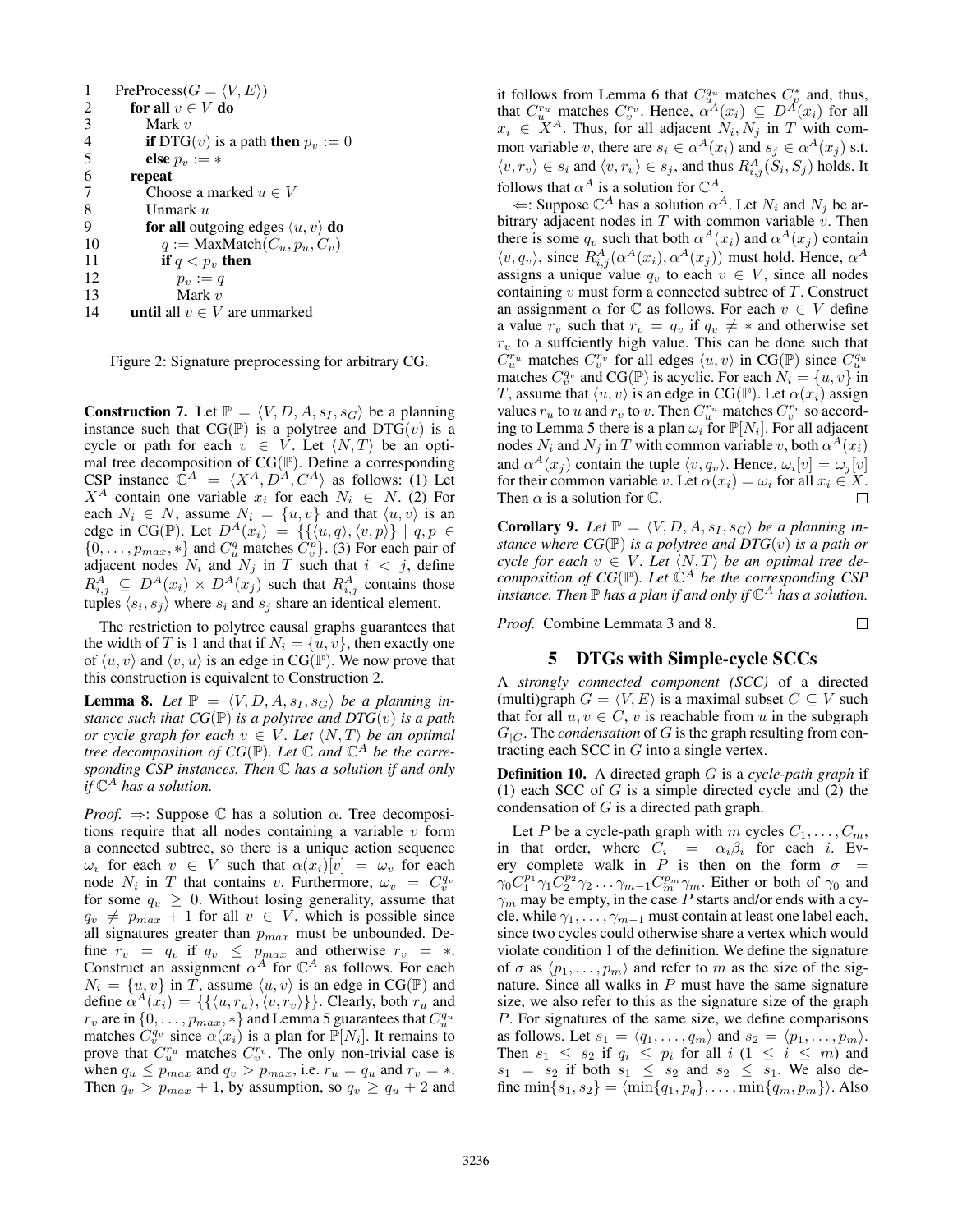here there is a one-to-one correspondence between the tuples in  $\mathbb{N}^m$  and the complete walks for P, so every complete walk in  $P$  can be uniquely characterized by a signature. Also here,  $p_i = *$  is allowed in signatures. Note that maximal matching signatures are no longer unique. For instance, it may happen that two cycles require the same precondition values so the sum of walks around these cycles is limited. A simple method to find an upper bound for signatures is the following. Assume we are matching  $P_u$  with  $P_v$ . Compute the maximal signature  $p_i$  for cycle  $C_{v,i}$  in  $P_v$  by computing  $r_i = MaxMatch(C_{u,j}, q_i, C_{v,i})$  for each cycle  $C_{u,j}$  in  $P_u$ and then let  $p_i$  be the maximum of these  $r_j$  values. Algorithm PreProcess can then be modified to use this matching method instead of MaxMatch.

**Definition 11.** Let  $\mathbb{P} = \langle V, D, A, s_I, s_G \rangle$  be a planning instance, let  $u, v \in V$ , let DTG $(v) = P_v$  be a cycle path with m cycles  $C_{v,1}, \ldots, C_{v,m}$  and let DTG $(u) = P_u$  be a cycle path with *n* cycles  $C_{u,1}, \ldots, C_{u,n}$ . Then: (1) For arbitrary  $s \in \mathbb{N}^m$  and  $t \in \mathbb{N}^n$ ,  $P_u^t$  matches  $P_v^s$  if  $R_u \langle P_v^s \rangle$  is a subsequence of  $V\langle P_u^t\rangle$ . (2) For arbitrary  $s \in \mathbb{N}_*^m$  and  $t \in \mathbb{N}^n$ ,  $P_u^t$ matches  $P_v^s$  if  $P_u^t$  matches  $P_v^{\min\{s,r\}}$  for all  $r \in \mathbb{N}^m$ .

For instance, if  $P_u^{\langle q_1,q_2,q_3,q_4\rangle}$  matches  $P_v^{\langle p_1,\ast,p_3,\ast\rangle}$ , then  $P_u^{\langle q_1,q_2,q_3,q_4\rangle}$  matches  $P_v^{\langle r_1,r_2,r_3,r_4\rangle}$  for all  $r_1,\ldots,r_4$  ( $0\leq$  $r_1 \leq p_1$ ,  $0 \leq r_3 \leq p_3$  and  $r_2$ ,  $r_4 \geq 0$ ). We now arrive at our final case, which subsumes all the previous ones.

Definition 12. A directed multigraph G is a *cycle DAG* if each SCC of G is a simple directed cycle.

Note that there cannot be two different edges between the same SCCs in G with the same label, since this would either violate the definition or require disjunctive preconditions. On the other hand, edges with different labels will remain as separate edges also in the condensation of G, which must be a multigraph. Hence, there is a one-to-one correspondence between the cycle-paths in  $G$  and the paths in its condensation. We can thus alternatively characterize  $G$  by its set of cycle paths, which we exploit to construct a CSP instance for every planning instance with cycle-DAG DTGs.

**Construction 13.** Let  $\mathbb{P} = \langle V, D, A, s_I, s_G \rangle$  be a planning instance such that CG( $\mathbb{P}$ ) is a polytree and DTG( $v$ ) =  $G_v$ is a cycle DAG for each  $v \in V$ . For each  $v \in V$ , let  $k_v$  be the number of paths in the condensation of  $G_v$  and let  $m_{v,h}$  be the signature size for cycle path h in  $G_v$  for each h (1  $\leq h \leq k_v$ ). Let  $\langle N, T \rangle$  be an optimal tree decomposition of  $CG(\mathbb{P})$ . Define a corresponding CSP instance  $\mathbb{C}^{A} = \langle X^{A}, D^{A}, C^{A} \rangle$  as follows: (1) Let  $X^{A}$  contain one variable  $x_i$  for each node  $N_i \in N$ . (2) For each  $N_i \in N$ , assume  $N_i = \{u, v\}$  and that  $\langle u, v \rangle$  is an edge in CG(P). Let  $D^{\tilde{A}}(x_i) = \{ \{ \langle u, g, s \rangle, \langle v, h, t \rangle \} \mid s \in$  ${0, \ldots, p_{max}, *}^{m_{u,g}}, t \in {0, \ldots, p_{max}, *}^{m_{v,h}}, 0 \le g \le$  $k_u$ ,  $0 \leq h \leq k_v$  and  $P_u^s$  matches  $P_v^t$ . (3) For all pairs of adjacent nodes  $N_i$  and  $N_j$  in T, define the relation  $R_{i,j}^A \subseteq D^A(x_i) \times D^A(x_j)$  such that  $R_{i,j}^A$  contains those tuples  $\langle s_i, s_j \rangle$  where  $s_i$  and  $s_j$  share an identical element.

Also this construction is equivalent to Construction 2.

**Lemma 14.** Let  $\mathbb{P} = \langle V, D, A, s_I, s_G \rangle$  be a planning in*stance such that*  $CG(\mathbb{P})$  *is a polytree and*  $DTG(v)$  *is a cycle*  *DAG for each*  $v \in V$ *. Let*  $\langle N, T \rangle$  *be an optimal tree decomposition of CG*(P)*. Let* C *and* C <sup>A</sup> *be the corresponding*  $CSP$  *instances. Then*  $\mathbb C$  *has a solution if and only if*  $\mathbb C^A$  *has a solution.*

*Proof sketch.* Analogous to the proof of Lemma 8, with two exceptions. 1) Signatures are tuples of integers. 2)  $D(x_i)$ contains tuples for all combinations of abstract signatures and paths for the two variables in  $N_i$ . Each tuple is marked with variable and path index, so  $R_{i,j}^A$  still holds if adjacent nodes share a tuple, i.e. if  $\alpha^{A}(x_i)$  and  $\alpha^{A}(x_j)$  specify the same path and signature for the common variable.  $\Box$ 

We can, thus, decide if a planning instance  $\mathbb P$  with cycle-DAG DTGs and a polytree causal graph has a solution by constructing the corresponding instance  $\mathbb{C}^A$  and solve it.

**Theorem 15.** Let  $C$  be a class of planning instances  $\mathbb P$  such *that CG*(P) *is a polytree and all DTGs are cycle DAGs. Then the problem of deciding if an instance of* C *has a solution is fpt in the parameters*  $c, d, k$  *and*  $p_{max}$ *.* 

*Proof.* Combining Lemmata 3 and 14 yields that  $\mathbb P$  has a plan if and only if  $\mathbb{C}^A$  has a solution, so it remains to prove that constructing and solving  $\mathbb{C}^{A}$  is fpt.

To find all cycle-paths in a DTG we first identify the SCCs. This takes polynomial time (Tarjan 1972), and so does computing the condensation. Finding the (at most) k paths in the condensation takes time  $O(k \cdot$  $poly(n)$  (Bäckström 2014, Lemma 3), so generating all cycle paths takes time  $O(k \cdot poly(n))$ . There are at most  $k(p_{max} + 2)^c$  different abstract signatures for each DTG, so  $|\tilde{D}(x_i)| \leq k^2 (p_{max}+2)^{2c}$  for each  $x_i$ . Only bounded cycles need to be matched exactly. Expanding these in a cycle path results in a walk of length at most  $d^{p_{max}}$ , so matching all signature pairs for the two variables in a node  $N_i$  to construct  $D(x_i)$  takes time  $O(d^{p_{max}}k^2(p_{max}+2)^{2c} \cdot poly(n))$ . Constructing  $R_{i,j}^A$  for two nodes requires comparing all values in two domains pairwise, which takes time  $O(c(k^2(p_{max} +$  $(2)^{2c}$  *poly*(*n*)), since each signature is of size *c* at most. Hence, constructing  $\mathbb{C}^A$  is fpt in c, d, k and  $p_{max}$ . Solving a CSP instance where the constraint graph is a tree takes time  $O(D^2N)$ , where D is the domain size and N the number of variables (Dechter and Pearl 1989), so solving  $\mathbb{C}^A$  takes time  $O((k^2(p_{max} + 2)^{2c})^2 \cdot poly(n))$ , which is fpt in c, k and  $p_{max}$ .  $\Box$ 

The parameter c is not strictly necessary since  $c \le d$ , but using it allows for a more fine-grained analysis. We also get the corollary that planning for the two previous cases is fpt in parameters  $c,d$  and  $p_{max}$ .

#### 6 Discussion

Katz and Keyder (2012) have previously considered the number of paths in the condensation of a DTG, but only for a very particular case and standard complexity analysis. So-called *factored planning* also uses CSP techniques in a similar way (cf. Brafman and Domshlak (2013), Fabre et al. (2010)). However, there the primary goal is to use CSP techniques to solve planning in general, while our goal is